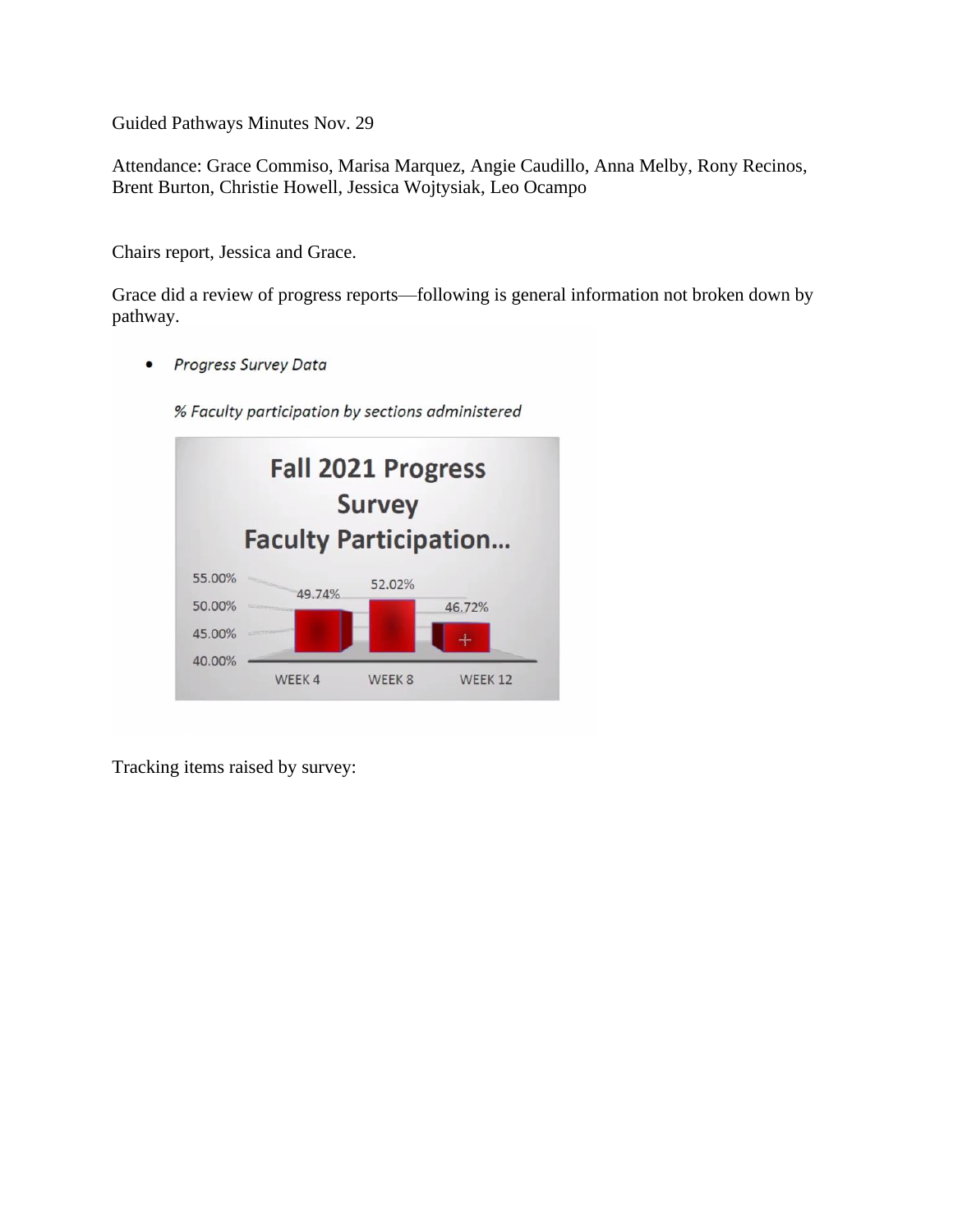

# Tracking Items Raised by survey



## Overall data by tracking survey:

10000

**Fall 2021** 



Jessica showed a dashboard with tracking of enrollments. You can look at enrollments based on campus, online, department, and course. It has start and end dates by course. Students have been showing an increased interest for online classes. Enrollments are going down for online classes.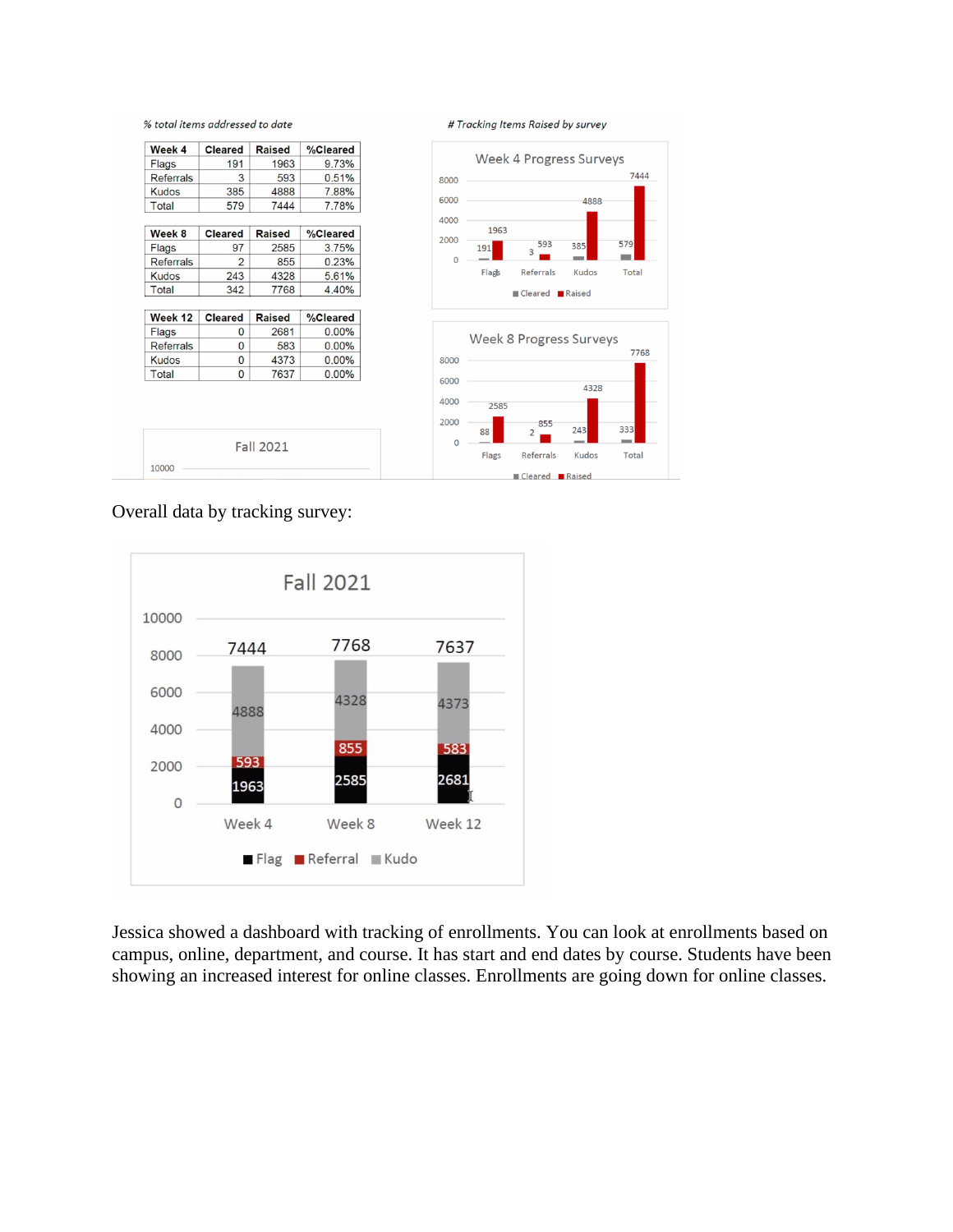

Brent expressed concern about students and suggested that we send out a survey; Marisa said that when we send out a survey, we need to be prepared to respond immediately. Marisa said that a lot of students have not been reading messages or emails and do not realize that they need to be vaccinated to attend face-to-face classes. She says a lot of students are overwhelmed in part because of daycare issues. A lot of students are living with sickly parents or other relatives. There are also students who refuse to get vaccinated. "It is all over the board." She suggested an open house with members of every pathway showing up to answer the questions that students have.

Jessica noted that when students are not on compliance and go to register, they get an attribute error that prevents them from enrolling in a face-to-face class, but it doesn't tell them what the issue is. Some students don't realize it is because they are not vaccinated.

Brent suggested a Zoom meeting with students, parents, faculty, and so on in order to address the communications problems we have in order to get our enrollment numbers back up—we have to address the issues. He suggested that we use television to publicize these meetings. Jessica said that for the Southwest, they are already planning some media events.

Marisa says that CSUB reports that they are down in transfers from BC students.

Rony pointed out that students "do not know who to trust." Many refuse to be under a vaccine mandate because our county is extremely conservative. Some have requested exemptions (religious or medical) and been declined repeatedly—in some cases getting the exemption after four or five tries. This could be part of why our numbers are down almost 60%.

Marisa suggested that we ask Nicky Damiana to offer insight to department chairs, and so on. She said that students have to fill out a simple document for an exemption, but they need to sign and date it—some don't. Or they sign and date it, but do not fill it out. These get automatically